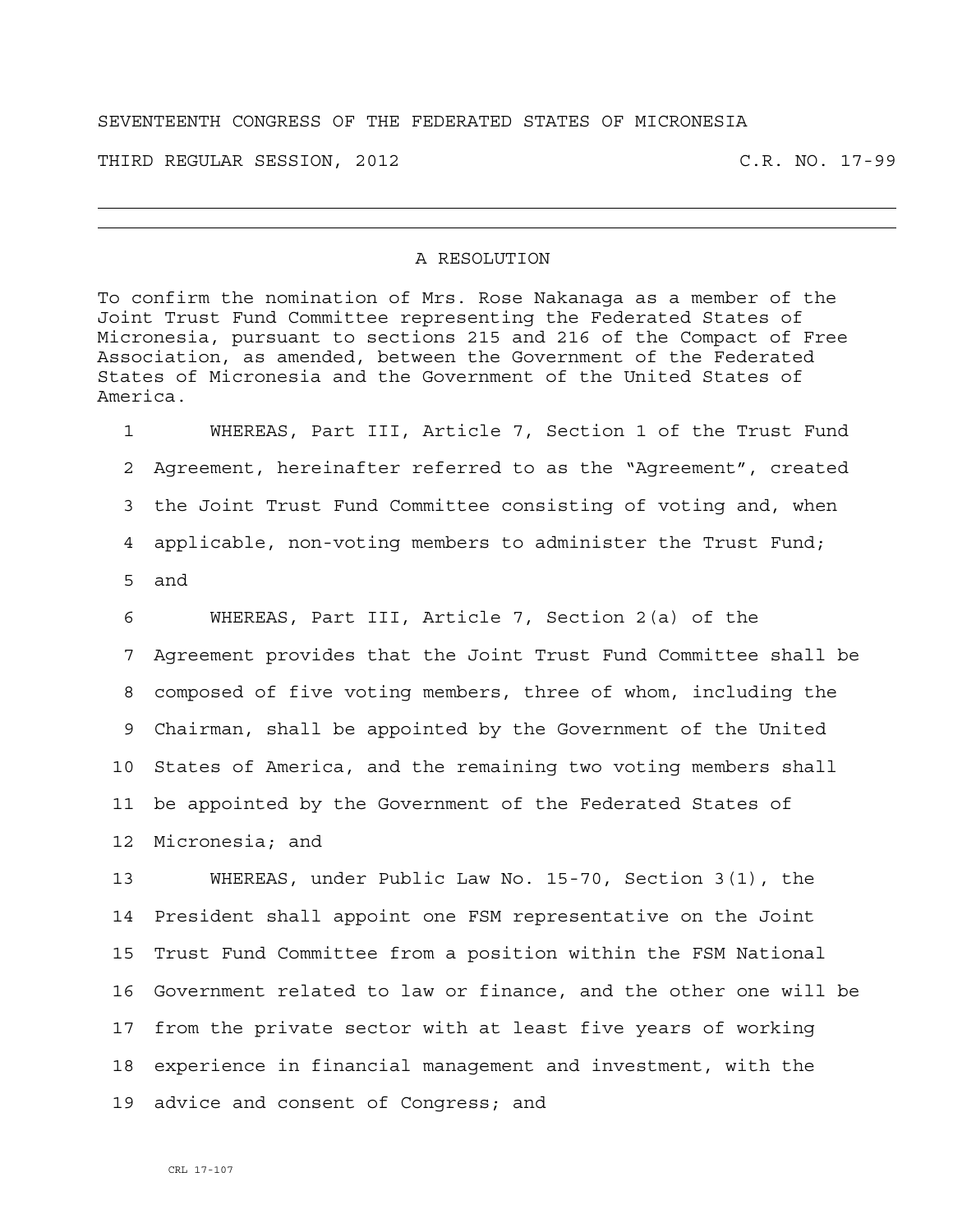C.R. NO. 17-99

1 WHEREAS, the President of the Federated States of 2 Micronesia has nominated Mrs. Rose Nakanaga to be the 3 representative of the Federated States of Micronesia as a 4 member of the Joint Trust Fund Committee from within the FSM 5 National Government based on her meeting the statutory 6 requisite qualifications related to law or finance; and 7 WHEREAS, Mrs. Rose Nakanaga has been nominated based on 8 her vast experience related to finance and investment, as well 9 as her other outstanding credentials; and 10 WHEREAS, confirmation of the nomination of Mrs. Rose 11 Nakanaga to be a representative of the Federated States of 12 Micronesia as a member of the Joint Trust Fund Committee is in 13 the best interest of the Nation; now, therefore, 14 BE IT RESOLVED by the Seventeenth Congress of the 15 Federated States of Micronesia, Third Regular Session, 2012, 16 that the appointment of Mrs. Rose Nakanaga as a member of the 17 Joint Trust Fund Committee representing the Federated States of 18 Micronesia, pursuant to sections 215 and 216 of the Compact of 19 Free Association, as amended, is hereby confirmed; and 20 21 22 23 24 25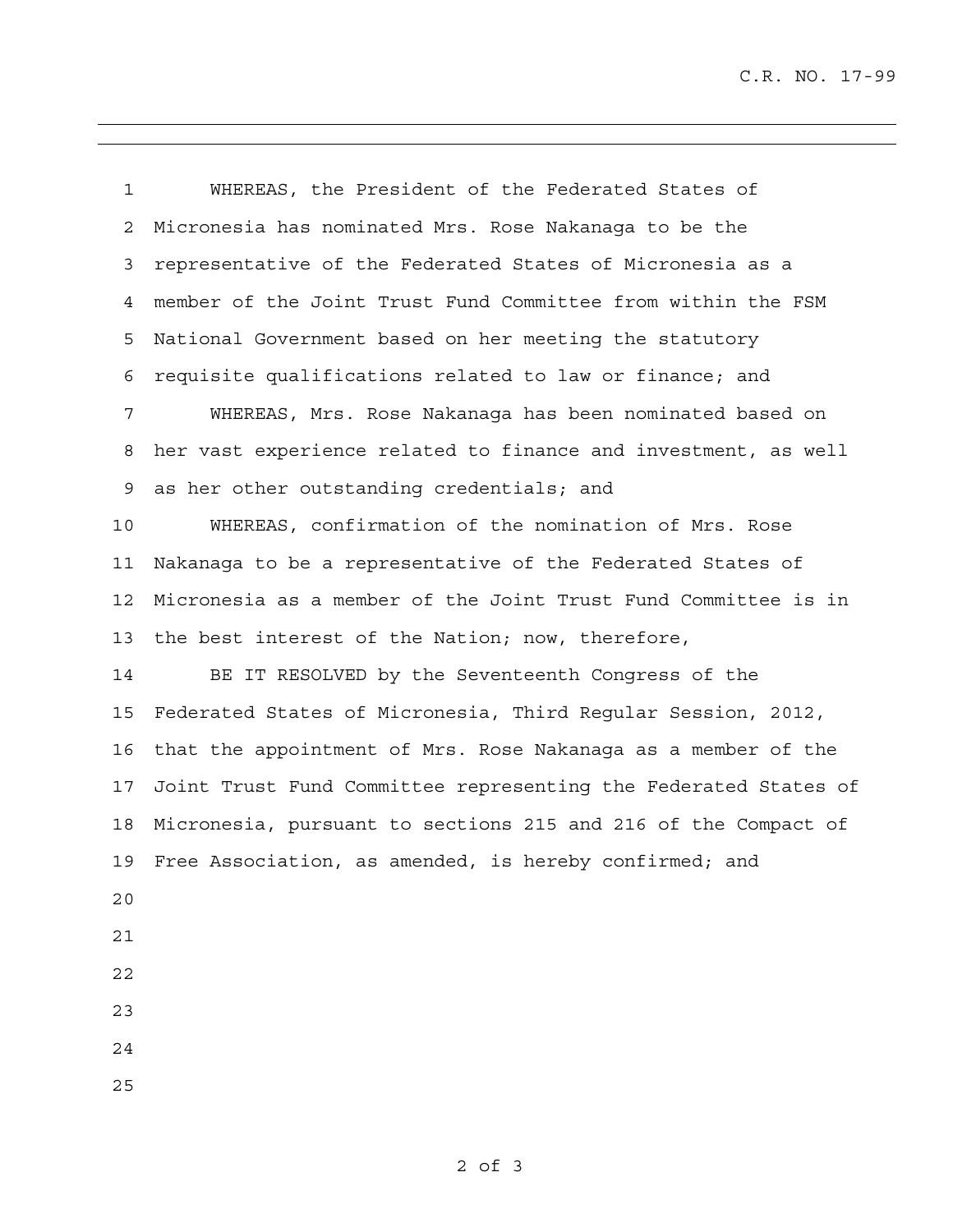| $\mathbf 1$    | BE IT FURTHER RESOLVED that certified copies of this        |
|----------------|-------------------------------------------------------------|
| 2              | resolution be transmitted to the President of the Federated |
| 3              | States of Micronesia, the Secretary of the Department of    |
| $\overline{4}$ | Foreign Affairs and Mrs. Rose Nakanaga.                     |
| 5              |                                                             |
| 6              | Introduced by: /s/ Florencio S. Harper<br>Date: 1/17/12     |
| $\overline{7}$ | Florencio S. Harper<br>(by request)                         |
| 8              |                                                             |
| 9              |                                                             |
| 10             |                                                             |
| 11             |                                                             |
| 12             |                                                             |
| 13             |                                                             |
| 14             |                                                             |
| 15             |                                                             |
| 16             |                                                             |
| 17             |                                                             |
| 18             |                                                             |
| 19             |                                                             |
| 20             |                                                             |
| $2\,1$         |                                                             |
| 22             |                                                             |
| 23             |                                                             |
| 24             |                                                             |